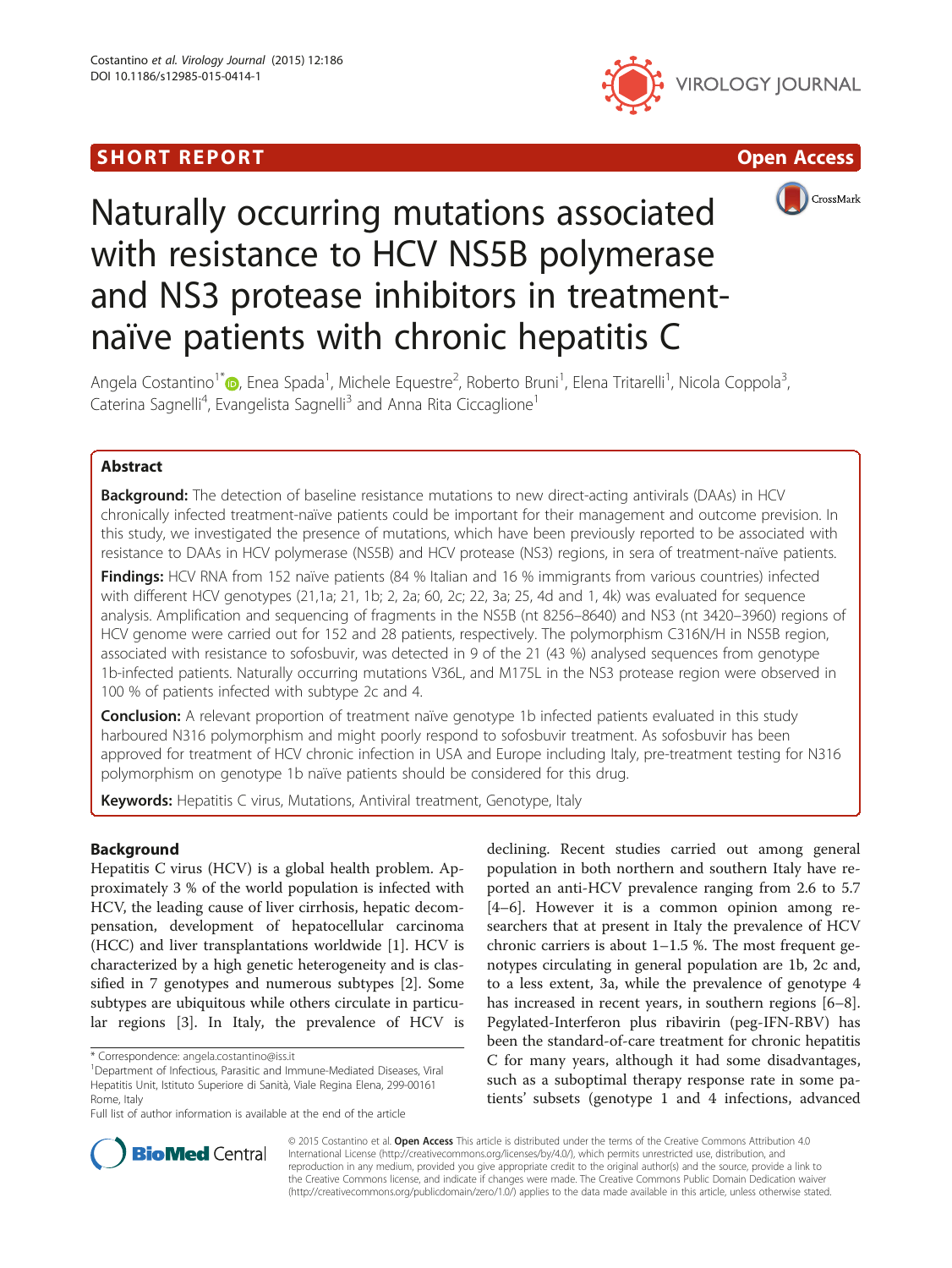<span id="page-1-0"></span>liver fibrosis) and side effects often resulting in poor tolerability and treatment contraindication [[9](#page-4-0)]. Recently, new anti-HCV drugs, termed direct-acting antiviral agents (DAAs) have been developed. DAAs target different regions of HCV genome and can be distinguished in NS3/4A protease inhibitors (PIs), NS5A inhibitors, NS5B nucleoside (NPIs) and non-nucleoside polymerase inhibitors (NNPIs). Boceprevir and Telaprevir, first generation NS3 PIs, were approved in the 2011 in United States by Food and Drug Administration and Europe (FDA) by European Medicines Agency (EMA) for therapy of chronic hepatitis C. These drugs, however, administered in combination with peg-IFN and ribavirin were hampered by a low efficacy against non-1 genotypes, serious adverse reactions and low genetic barrier to resistance. In addition to the first generation PIs, two new NS3 PIs (Simeprevir and Faldaprevir) one NS5A inhibitor (Dataclasvir) and one NS5B NPI (Sofosbuvir) have been recently (FDA, EMA, 2014) approved for treatment of chronic hepatitis C [\[10](#page-4-0)]. The most recent DAAs increase response rates, allow shortened and simplified regimens and have a higher genetic barrier to resistance [[11\]](#page-4-0). However, the effectiveness of new DAAs may be affected by the development of drug-resistance mutations. Due to the high sequence diversity, high replication rate and low fidelity of HCV RNA-polymerase, numerous variants, defined as quasispecies, exist in vivo in a HCV infected patient [[12\]](#page-4-0). Some of these variants can carry amino-acid substitutions which determine conformation changes of a drug binding site, thus causing resistance during therapy [\[13, 14\]](#page-4-0). These drug resistance substitutions, which usually emerge after a few days of DAAs treatment and are responsible for treatment failure (particularly with first generation drugs) [\[15, 16\]](#page-4-0) or hyporesponsiveness to treatment, can also be found in HCV infected treatment-naïve patients [[17](#page-4-0)–[23](#page-4-0)]. These naturally resistant variants have been reported to occur at variable frequencies and are genotype/subtype dependent. In fact, the frequency of natural resistance

mutations to first generation NS3 PIs is lower in genotype 1b compared to genotype 1a patients [\[19\]](#page-4-0). Resistance mutations to NS3 PIs in treatment-naïve patients infected with non-1 genotypes have been investigated in several studies, but only one of them detected two principal mutations (V158M for genotype 2c and D168E for genotype 4) in a significant number of patients infected with genotypes 2c and 4 [\[23](#page-4-0)]. On the contrary, many substitutions associated with resistance to NS3 PIs have been reported for genotype 1 [\[24\]](#page-4-0). The S282T mutation in NS5B polymerase region, identified in vitro [[25](#page-4-0)] and in vivo in a 2b infected patient who failed therapy during a clinical trial [\[26](#page-4-0), [27](#page-4-0)], is the only mutation so far surely associated with resistance to sofosbuvir. Indeed, several other NS5B substitutions have also been suggested as responsible for sofosbuvir treatment failure [[28](#page-4-0)]. In particular, a baseline NS5B polymorphism at position 316 has been potentially associated with reduced response rates to sofosbuvir in genotype 1b patients [[29\]](#page-4-0). The aim of this study was to investigate the presence of variants resistant to DAAs in the NS5B polymerase and NS3 serine protease regions by analysing patients with chronic hepatitis C who had not been treated with any D<sub>A</sub>A<sub>s</sub>

### Materials and methods

This study included 152 DAA-naïve patients chronically infected with HCV genotype 1a  $(n = 21)$ , 1b  $(n = 21)$ , 2a  $(n = 2)$ , 2c  $(n = 60)$ , 3a  $(n = 22)$ , 4d  $(n = 25)$  and 4 k  $(n = 10)$ 1) [[6](#page-4-0)–[8\]](#page-4-0), and analysed for NS5B region (nt 8256–8640) using primers and amplification conditions reported elsewhere [[4](#page-4-0), [6](#page-4-0)–[8](#page-4-0)]. For 28 (11, 1b; 11, 2c and 6, 4d) of these 152 patients, HCV-NS3 region (3420–3960) was also amplified by nested PCR using in the first round primers and amplification conditions previously reported [[30\]](#page-4-0). In the second round, new designed primers and a different thermal cycle program were used, while all other amplification conditions (buffer, primers' concentration, etc.) were the same as those used in the first

Table 1 Primers used for HCV NS3 protease gene amplification

| <b>HCV</b><br>genotype | I-PCR primers                           | II-PCR primers                           | 5'-3' sequence <sup>b</sup>                                             | H77 location                         |
|------------------------|-----------------------------------------|------------------------------------------|-------------------------------------------------------------------------|--------------------------------------|
| 1 <sub>b</sub>         | MarsF <sub>2</sub> ªMarsR1 <sup>a</sup> | NS31b F <sup>b</sup> MarsR2 <sup>a</sup> | 5'- TRCCHGTCTCCGCCCGVAG-3"                                              | 3291-33104215-42373340-33584035-4054 |
| 2c                     | MarsE1ªMarsR1ª                          | $NS3.2c$ $F^{b}NS3.2c$ $R^{b}$           | 5'- TGGGCCCTGCTGATGGATAC-3' <sup>d</sup> 5'-<br>GTAGGTCTGGGGCACAGCTG-3' | 3291-33104215-42373376-33954010-3991 |
| 4d                     | $G4F1^aG4R1^a$                          | NS3 4d $Fb$ NS3 4d $Rb$                  | 5'-ATGCGCACRCYAYGAAGGG-3"5'-<br>GGCACGGCAGGAGGAGTGGA-3'                 | 3369-33883997-40183388-34074000-3981 |

 $\frac{a}{\sqrt{2}}$  Previously published primers (Vallet S [\[30](#page-4-0)]) b Primers selected by alignment of sequences from Los Alamos databank

<sup>c</sup> Amplification conditions in the second PCR for genotype 1b, were: 2' at 94 °C, and then 30 cycles at 94 °C for 30", 60 °C for 30" and 72 °C for 45", plus extension at 72 °C for 7'

<sup>d</sup> Amplification conditions in the second PCR for genotype 2c, were: 2'at 94 °C, and then 30 cycles at 94 °C for 30", 62 °C for 30" and 72 °C for 45", plus extension at 72 °C for 7'

<sup>e</sup> Amplification conditions in the second PCR for genotype 4, were: 2'at 94 ℃, and then 30 cycles at 94 ℃ for 30", 60 ℃ for 40" and 72 ℃ for 45", plus extension at 72 °C for 7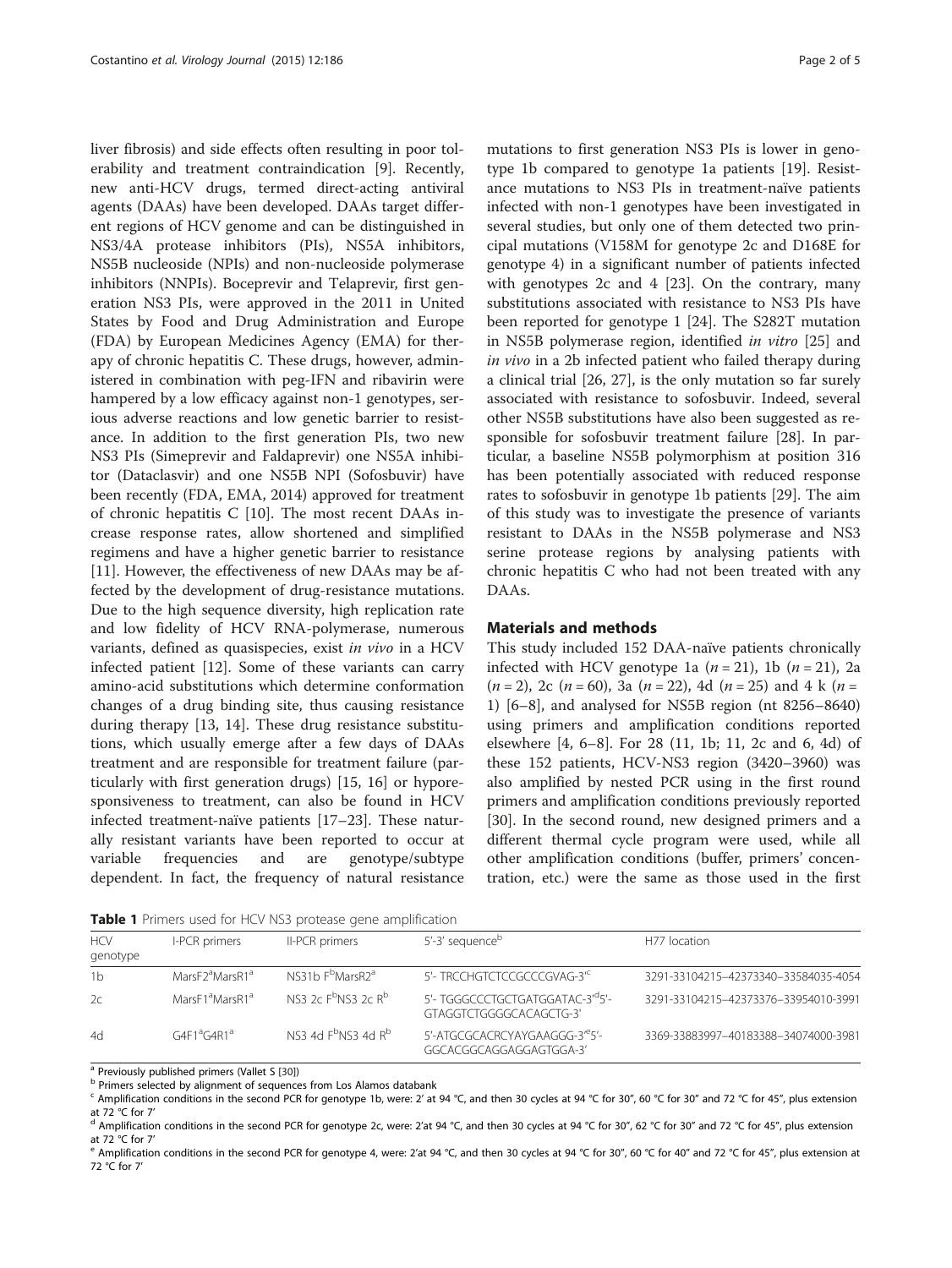Table 2 Aminoacid substitutions in HCV NS5B polymerase region associated with resistance to DAAs<sup>a</sup> in treatment-naïve patients

| $R^b$ | $P^C$ | $D^d$ | M <sup>e</sup> | Drug                        |           | G 1a $(n=21)$ G 1b $(n=21)$ |   |           |   | G 2a (n = 2) G 2c (n = 60) G 3a (n = 20) G 4d (n = 25) G 4 k (n = 1) |  |
|-------|-------|-------|----------------|-----------------------------|-----------|-----------------------------|---|-----------|---|----------------------------------------------------------------------|--|
| NS5B  | 316   | C.    | N,Y,H          | Sofosbuvir,<br>Mericitabine | $\bullet$ | $C(57)/N(38),H(5)$ .        |   | ٠         | ٠ | ٠                                                                    |  |
| NS5B  | 282   |       |                | Sofosbuvir,<br>Mericitabine | $\bullet$ |                             | ٠ | ٠         | ٠ | ٠                                                                    |  |
| NS5B  | 320   |       |                | Sofosbuvir,<br>Mericitabine | $\bullet$ |                             |   |           |   |                                                                      |  |
| NS5B  | 321   | V     |                | Sofosbuvir,<br>Mericitabine | $\bullet$ |                             | ٠ | $\bullet$ | ٠ | ٠                                                                    |  |
|       |       |       |                |                             |           |                             |   |           |   |                                                                      |  |

 $a$  direct acting antiviral agents

R<sup>b</sup>, Region; P<sup>c</sup>, Position aa; D<sup>d</sup>, Dominant aa; M<sup>e</sup>, Mutant aa; (Donaldson, [[29](#page-4-0)]; Lam, [\[25\]](#page-4-0); Tong, [\[28\]](#page-4-0))

\*Percentage of sequences with substitutions

•The dominant residue is found in 100 % of analyzed sequences for each genotype

PCR round (Table [1\)](#page-1-0). An automated DNA sequencer (Beckman Coulter, Inc., Fullerton, CA) was used for sequencing. Nucleotide sequences were assembled using Chromas software, and aligned using ClustalW package.

#### Results

A total of 152 patients (81 males and 55 females; median age 47, range 20–90 years) were analysed. About 84 % (127/152) of these patients were of Italian origin, while the remaining 25 patients were immigrants from various countries. From sera of these patients were obtained 152 NS5B and 28 NS3 sequences. All aminoacid substitutions in NS5B polymerase and NS3 protease regions potentially associated with resistance to DAAs in HCV- infected treatment-naive patients in this study, are shown in Tables 2 and 3, respectively. The NS5B polymerase fragment of all analysed genotypes showed no mutation known to induce high level of resistance to sofosbuvir in vitro (S282T), as well as other mutations recently regarded as responsible for sofosbuvir treatment failure in clinical trials (V321I/A, L320F/C) [[22\]](#page-4-0). Whereas, the polymorphism C316N/H, potentially associated with reduced response rates to sofosbuvir in genotype 1b HCV chronically infected patients [[23\]](#page-4-0), was found in 9 of 21 (43 %) analysed 1b sequences (C316N and C316H polymorphisms were detected in 8 and in 1 patients, respectively). No substitutions conferring resistance to both first generation and new NS3 PIs (Simeprevir and Faldaprevir), were observed in the NS3 region of genotype 1b sequences. Instead, the V36L and M175L substitutions, know to induce decreased susceptibility exclusively to first generation PIs in genotype 1 infections, were naturally present in NS3 region of genotype 2c and 4d sequences.

Finally, several polymorphisms not associated with resistance to DAAs and already reported by others [[18](#page-4-0)] were observed in NS3 region of our analysed-genotypes (Tables [4, 5](#page-3-0) and [6\)](#page-3-0).

#### **Discussion**

This study reports the results of the HCV sequencing from 152 treatment-naïve patients chronically infected with different HCV genotypes. In these patients, we evaluated the presence of known drug resistance mutations focusing on NS5B polymerase and NS3 protease regions. Aminoacid substitutions, such as V36L and M175L, associated with HCV-genotype 1 PIs resistance in vivo and in vitro, were naturally observed in 100 % of our patients

Table 3 Aminoacid substitutions in HCV NS3 protease region associated with resistance to DAAs<sup>a</sup> in treatment-naïve patients

| $R^b$           | $D^C$ | $D^{d}$ | M <sup>e</sup> | Drug                                    | G 1b $(n = 11)$          | G 2c $(n = 11)$ | G 4d $(n = 6)$ |
|-----------------|-------|---------|----------------|-----------------------------------------|--------------------------|-----------------|----------------|
| NS3             | 16    |         |                | <b>ACH806</b>                           | $*C/R(9)$                | $*A(100)$       | $*T(100)$      |
| NS <sub>3</sub> | 36    | V       | A,M,G,L        | Telaprevir, Boceprevir                  | * $V(100)$               | $L(100)^t$      | $L(100)^f$     |
| NS <sub>3</sub> | 54    |         | A,S            | Telaprevir, Boceprevir                  | $\cdot$                  | $\bullet$       | ٠              |
| NS3             | 155   | R       | K,T,I,MG,L,S,Q | Telaprevir, Boceprevir                  | $\bullet$                | $\bullet$       | ۰              |
| NS3             | 156   | A       | S,T,V,I        | Telaprevir, Boceprevir                  | $\overline{\phantom{a}}$ | $\bullet$       | ۰              |
| NS3             | 168   | D       | Q,A,V,E,T      | TMC435,R7227,MK7009, BI201335, BILN2061 | $\bullet$                | $\cdot$         | ٠              |
| NS <sub>3</sub> | 175   | M       |                | Telaprevir                              | $*M(100)$                | $L(100)^{t}$    | $L(100)^t$     |

<sup>a</sup> direct acting antiviral agents

R<sup>b</sup>, Region; P<sup>c</sup>,Position aa; D<sup>d</sup>,Dominant aa; M<sup>e</sup>, Mutant aa; (Lopez-Labrador, 2008; Lentz, 2010; Kieffer [[15\]](#page-4-0), Halfon [[13\]](#page-4-0), Kuntzen [\[19\]](#page-4-0))

\*Percentage of sequences with substitutions •The dominant residue is found in 100 % of analyzed sequences for each genotype

<sup>f</sup> Substitution found is associated with resistance in genotype 1b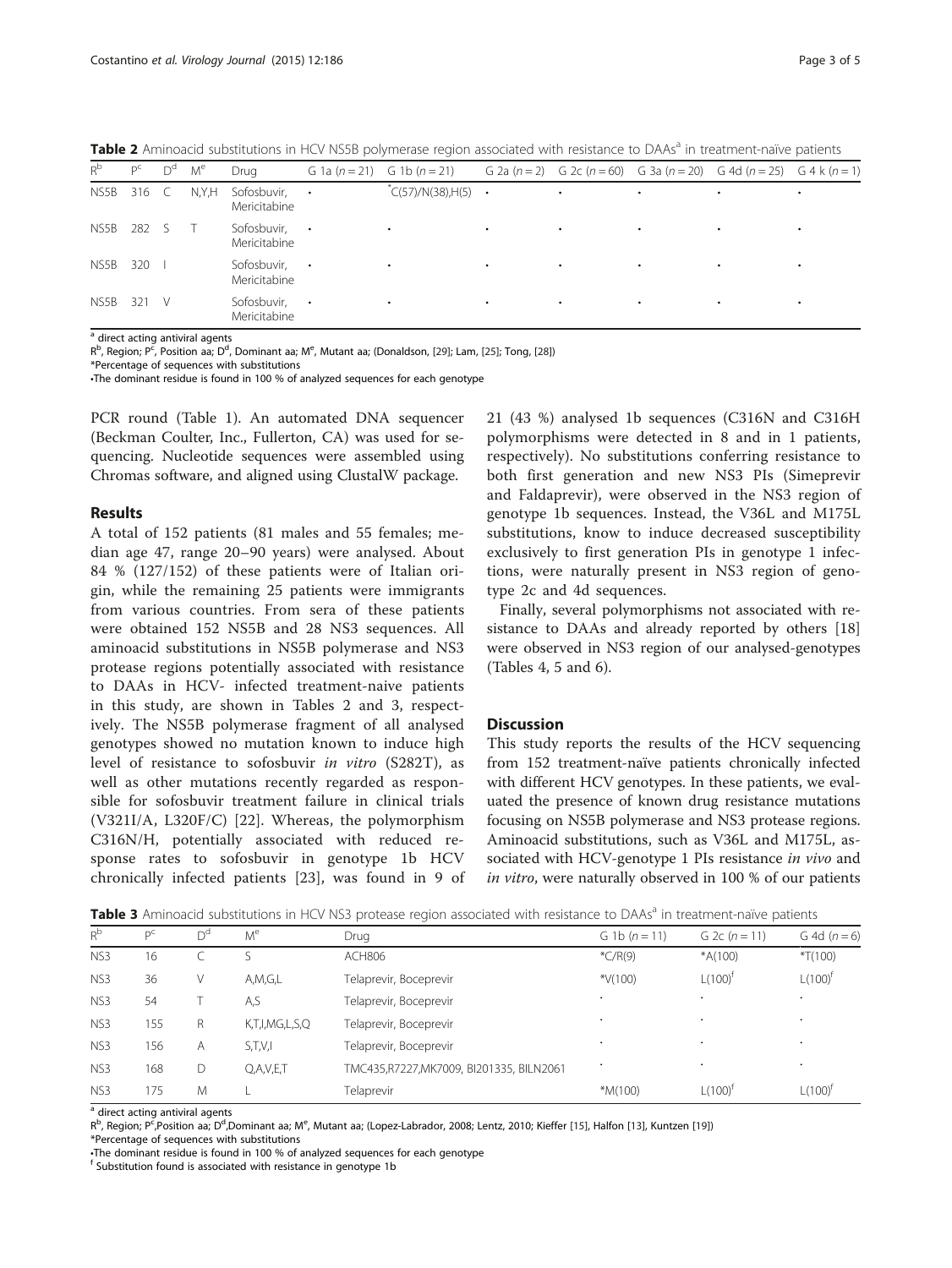<span id="page-3-0"></span>Table 4 Polymorphic sites in the HCV 1b NS3 protease region found in this study

| <sup>a</sup> Position | <sup>b</sup> Subtype 1b | <sup>a</sup> Position | <sup>b</sup> Subtype 1b |
|-----------------------|-------------------------|-----------------------|-------------------------|
| $\overline{7}$        | $S7/A$ (6)              | 114                   | V114/1(11)              |
| 14                    | L14/V(1)                | 122                   | S122/T(1)               |
| 30                    | D30/E (10)              | 128                   | S128/Y (1)              |
| 48                    | V48/1(6)                | 131                   | P131/T(1)               |
| 51                    | V51/A(1)                | 132                   | 1132/V/L(5)             |
| 56                    | Y56/F (4)               | 142                   | $P142/L$ (1)            |
| 61                    | S61/P/T(5)              | 150                   | $V150/A$ (9)            |
| 83                    | V83 / I(1)              | 170                   | 1170/V(5)               |
| 86                    | P86/Q (11)              | 178                   | T178/V(2)               |
| 87                    | A87/S (2)               |                       |                         |
| 94                    | M94/L (10)              |                       |                         |
| 107                   | V107/I(1)               |                       |                         |
| $2 - 1$               |                         |                       |                         |

<sup>a</sup>The residues are reported as in the wild-type HCV-1a sequence

<sup>b</sup>The number of patients with mutant HCV strains is indicated in brackets

infected with genotype 2c and 4d. The impact of this latter finding on therapy is unclear. Indeed, boceprevir and telaprevir showed less efficacy against genotype 2, and almost no efficacy against other non-1 genotypes, including genotype 4. We cannot exclude that the reported low efficacy of boceprevir and telaprevir against genotype 2 and 4 is influenced by the presence of these natural polymorphisms detected by us and others [\[23](#page-4-0)]. The mutations in the NS3 region are rare to detect in naïve patients. Unfortunately, for tecnical reason the sequence analysis of the NS3 region in this study was limited to 28 serum samples only. However, these descriptive frequency data could be useful for further studies that analyse this HCV RNA region in the prediction of HCV antiviral therapy outcome. With regard to the presence of pre-treatment sofosbuvir resistance mutations, the S282T variant was not found in any of our patients, regardless of genotype. This is in agreement with literature data reporting that S282T variants are mainly found in vitro [[25\]](#page-4-0). It is likely that our negative result, regarding the detection of this mutation, may be

Table 5 Polymorphic sites not associated with resistance to DAAs in the HCV 2c NS3 protease

| Position NS3 <sup>a</sup> | Subtype 2c <sup>b</sup> |
|---------------------------|-------------------------|
| 15                        | D15G/S(9)               |
| 33                        | V331(3)                 |
| 35                        | V35I(1)                 |
| 134                       | S134T(4)                |
| 146                       | P146S (1)               |
| 177                       | V177I(1)                |

<sup>a</sup>The residues are reported as in the wild-type HCV-1a sequence

<sup>b</sup>The number of patients with mutant HCV strains is indicated in brackets

| <b>Table 6</b> Polymorphic sites in the HCV-4 NS3 protease not |  |
|----------------------------------------------------------------|--|
| resistance-associated found in this study                      |  |

| <sup>a</sup> Positions                | <sup>b</sup> Subtype 4 | <sup>a</sup> Positions | <sup>b</sup> Subtype 4 |
|---------------------------------------|------------------------|------------------------|------------------------|
| 12                                    | G12/R(1)               | 98                     | T98/A (1)              |
| 13                                    | L13/M(8)               | 102                    | A102/S (8)             |
| 14                                    | $F14/L$ (8)            | 105                    | Y105/F (7)             |
| 15                                    | S15/G(7)               | 114                    | 1114/V(8)              |
| 18                                    | V18/1(8)               | 122                    | T122/N(1)              |
| 24                                    | R24/K (1)              | 127                    | L127/l(5)              |
| 33                                    | V33/I(4)               | 133                    | S133/A(1)              |
| 47                                    | A47/S (3)              | 134                    | 1134/T(8)              |
| 48                                    | V48/1(7)               | 147                    | M147/L (8)             |
| 61                                    | A61/S(8)               | 150                    | R150/A (8)             |
| 92                                    | R92/K (8)              | 172                    | V172/I(1)              |
| 95                                    | A95/T(1)               | 179                    | M179/A (1)             |
| $\lambda = 0$<br>$\ddot{\phantom{1}}$ |                        |                        |                        |

The residues are reported as in the wild-type HCV-1a sequence

b The number of patients with mutant HCV strains is indicated in brackets

also due to the limits of the sequencing method used in this study. Indeed, the Sanger method can potentially misrepresent the totality of viral quasispecies harboured by an HCV infected patient [\[27\]](#page-4-0). In fact, in a recent study the S282T variant has been detected by deep sequencing at 0.05 % of viral sequences at baseline in a genotype 2b infected subject who relapsed following 12 weeks of SOF monotherapy [\[27](#page-4-0)]. Besides, other S282 variants (S282R/G/C) have been identified in naïve subjects [[31](#page-4-0)].

Recently, novel (treatment-emergent) NS5B mutations (L159F, L320F and V321A) were detected in HCV infected patients who failed sofosbuvir treatment [\[29\]](#page-4-0). Importantly, a baseline polymorphism at position 316 has been associated with sofosbuvir treatment failure in genotype 1b infected patients [\[29](#page-4-0)]. It has been reported that C316 mutation is positioned closed to the catalytic triad of the NS5B polymerase and changes at this position can prevent binding of sofosbuvir [\[29\]](#page-4-0). We have found substitution 316 N/H in 43 % of genotype 1b sequences. The same position, as well as positions 320 and 321, was highly conserved (100 %) in the other analysed genotypes. The identification of baseline resistance mutations to DAAs could be important for patients' management and outcome prevision. In this regard, the detection of 316 N/H polymorphism in 43 % of our 1b naive infected patients represents the most relevant finding of this study since these patients might poorly respond to sofosbuvir therapy. Indeed, a recent study reported that baseline polymorphisms at position 316 were potentially associated with reduced response rates in HCV genotype 1b subjects [\[29](#page-4-0)]. In conclusion, pretreatment testing for C316N polymorphism on HCV genotype 1b seems to be indicated for naïve patients considered for treatments including sofosbuvir.